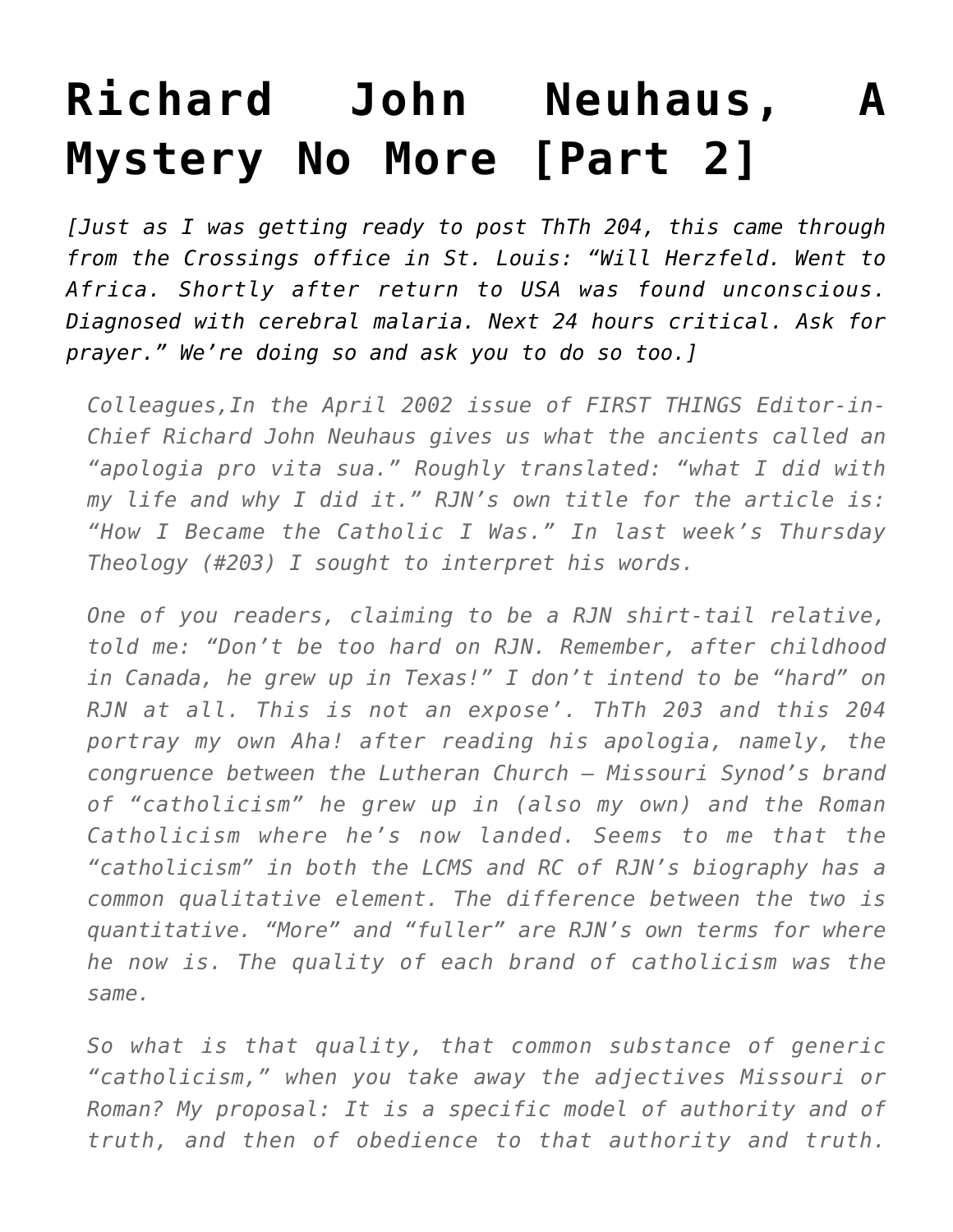*Authority is top-down. Its first concern is to specify "the whole of truth" for Christian faith and life and then to call for obedience to that truth and authority. The "whole of truth" is the laundry list of truths (plural), and in the catholic blueprint–Missouri or Roman–these truths are linked to oughts: what you ought to believe, how you ought to behave, ought to worship–possibly a few more. That's the Missouri catholicism I grew up in. That's today's Roman version as RJN portrays it.*

*For ThTh 204 I want to pursue this thesis in RJN's own review of his life from growing up in the LCMS to joining the Roman church. For some of us who also grew up Missouri, but didn't swim the Tiber, it was the "Augsburg Aha!" that made the difference, that gave us a third option between those two catholicisms. That Aha! for some of us survivors of Missouri is expressed in Luther's words: "When I discovered the difference, that God's law is one thing, and God's Gospel something else–that was my break-through." [Tabletalk #5518] There is no reference to any such dramatic break with Missouri (or any qualitative break at all) in RJN's apologia.*

*1. Growing up "Missouri."Even though he was born in Canada, RJN grew up "Missouri." His father was pastor of the LCMS church in Pembroke, Ontario. From his father he learned the faith. "I was not inclined to doubt what my Dad taught. After all, he had the Bible, Martin Luther, and the St. Louis faculty on his side. And he was indisputably authoritative in manner. Not for nothing during his days at the seminary was he called 'Pope Neuhaus.'" In his early years RJN was a happy Missourian. He tells of those years in remembered conversation with Roman Catholic playmates across the street, "my best friends . . . the Spooner brothers." There was agreement on "grace" and RJN thought the "grace ALONE" in his Lutheran catechism was not worth arguing about. "We both*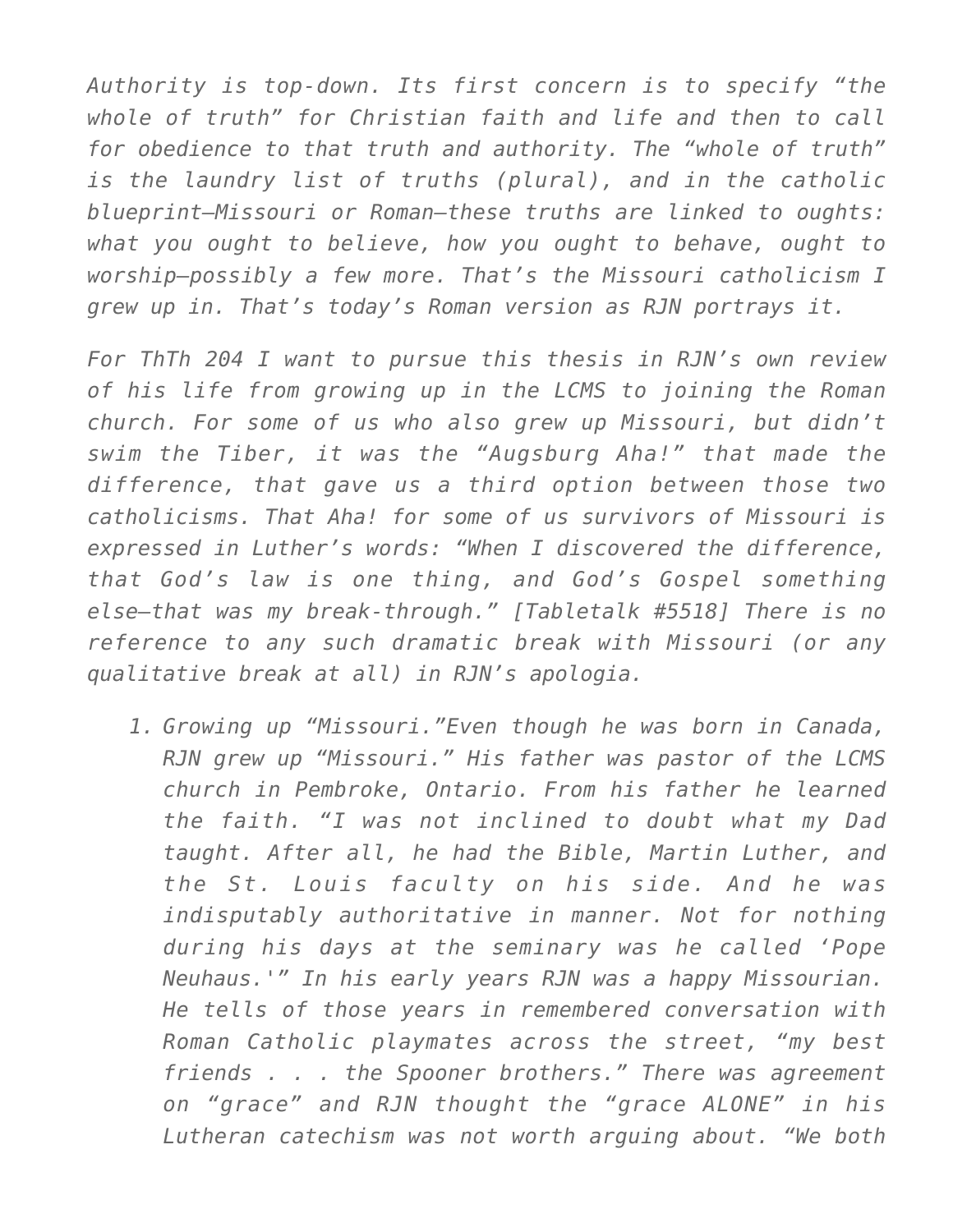*knew we had a Magisterium" [=official authority for deciding the truth]–for the Spooner boys the Pope, for RJN the St. Louis Seminary faculty. Then comes this telling line: "We both knew that we were to keep the commandments and try to please God in all we did."*

*I too grew up thinking that was the essence of the faith. Only later did I get "saved" from that legalism to faith in the Gospel. Nowhere in the rest of his article does RJN register any later Aha! about the false gospel in that common commitment he shared with his RC pals.*

*When it came to "where we differed, we were right and they were wrong." Although some of those differences were "very confusing, they didn't bear too much thinking about." He concludes his childhood retrospective with this: "I would in time come to understand that the question is that of authority, and it must be thought about very carefully indeed."*

*Some comments about the "Augsburg Aha!" and authority.*

*Another of you readers urged me not to be so hard on "authority," RJN's central concern. You told me: "I've had a few ahas in my life. One of them centered on authority. I resented it and almost always reacted negatively to it. Then one day I recognized that authority has its origin in author and I liked authors. From there I moved to the question, 'Who authors me? Who writes my story? To whom do I belong?' The answer is, 'He who for us and for our salvation came down from heaven, was incarnate by the Holy Spirit of the Virgin Mary and was made man, etc.'*

*I write because I value the words gospel and promise. I also value authority. It's a good word. And it's a word*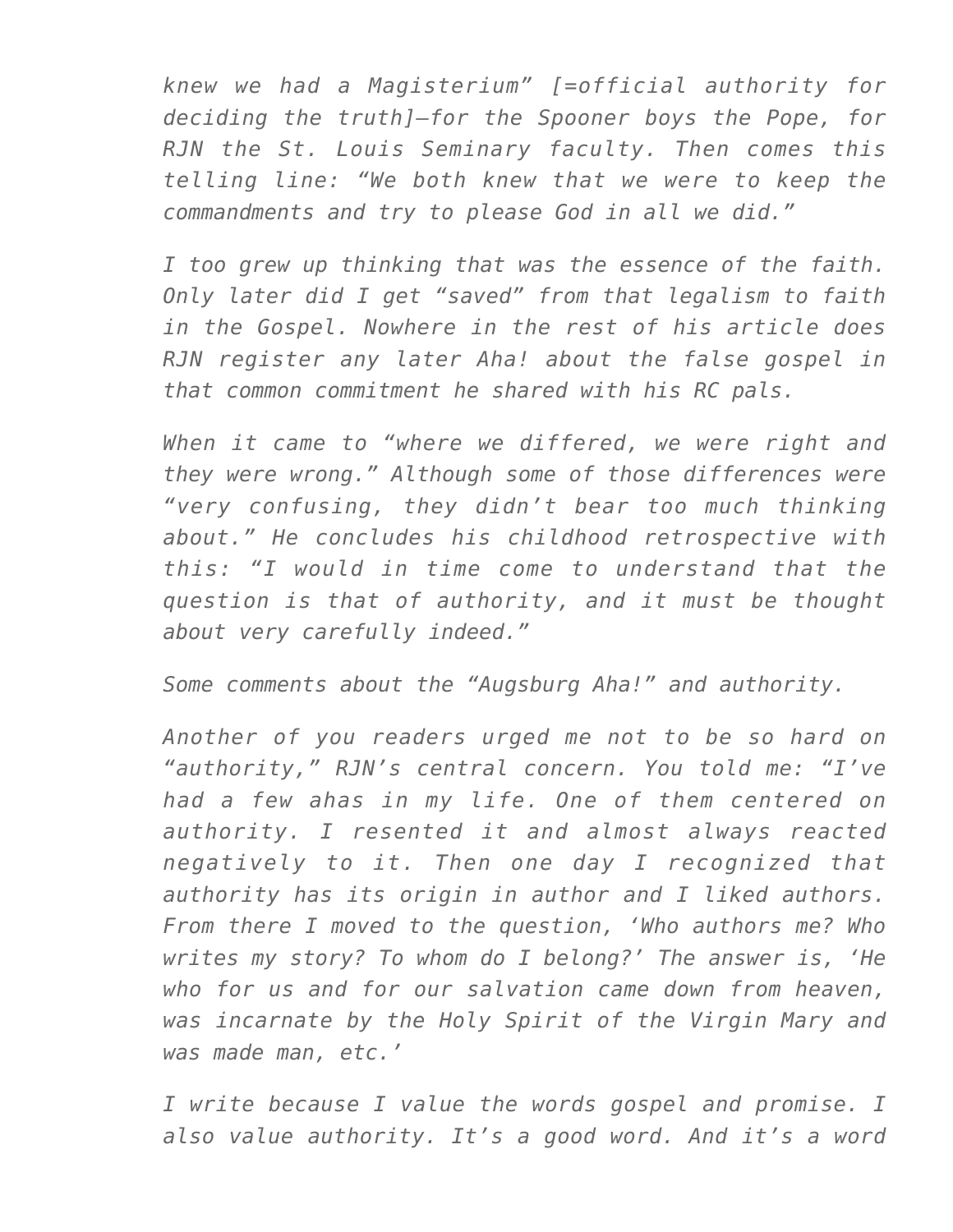*that makes it possible frequently to get to the cutting issues of life. It makes the gospel a saving authority. It rescues us from ourselves and sets us into the kingdom and under the King."*

*Sounds good. But that's only half of it. There is authority A and authority B. So says Jesus, most frequently in the Gospel of Matthew: Herodian authority and Davidic authority. Authority "over," and authority "under." These are not two different ways of exercising the same sort of authority–one overt and oppressive, the other nice-guy and subtle. But all of the Herodian types are authority "over"–even if I'm "nice guy"–where I'm in charge and you're there to obey me.*

*Christ's kind is "authority under," spelled out in the classic Matt. 20 text. He stands in the underling position–slave and servant of all–and puts us in the "over" location so that he serves us, upholds us, finally "giving his live a ransom" for us all. Yes, he's in charge, but not from on top. It's a different sort of authority from Herod's; the colleague cited above was talking about this different one. Yet Herodian authority exists–even as God-authorized and thus valid in the old creation. But it also invades the church, Christ's new creation, despite his caveat: "Not so among you." Recall the LCMS war in the 1970s, a battle about which authority was valid in the church.*

*All the authority references in RJN's apologia sound like "authority over" items. In his words: "Truth commands, and authority has to do with the authorship, the origins, of commanding truth. By what authority? By whose authority? There are no more important questions for the right ordering of our lives and ministries. Otherwise, in*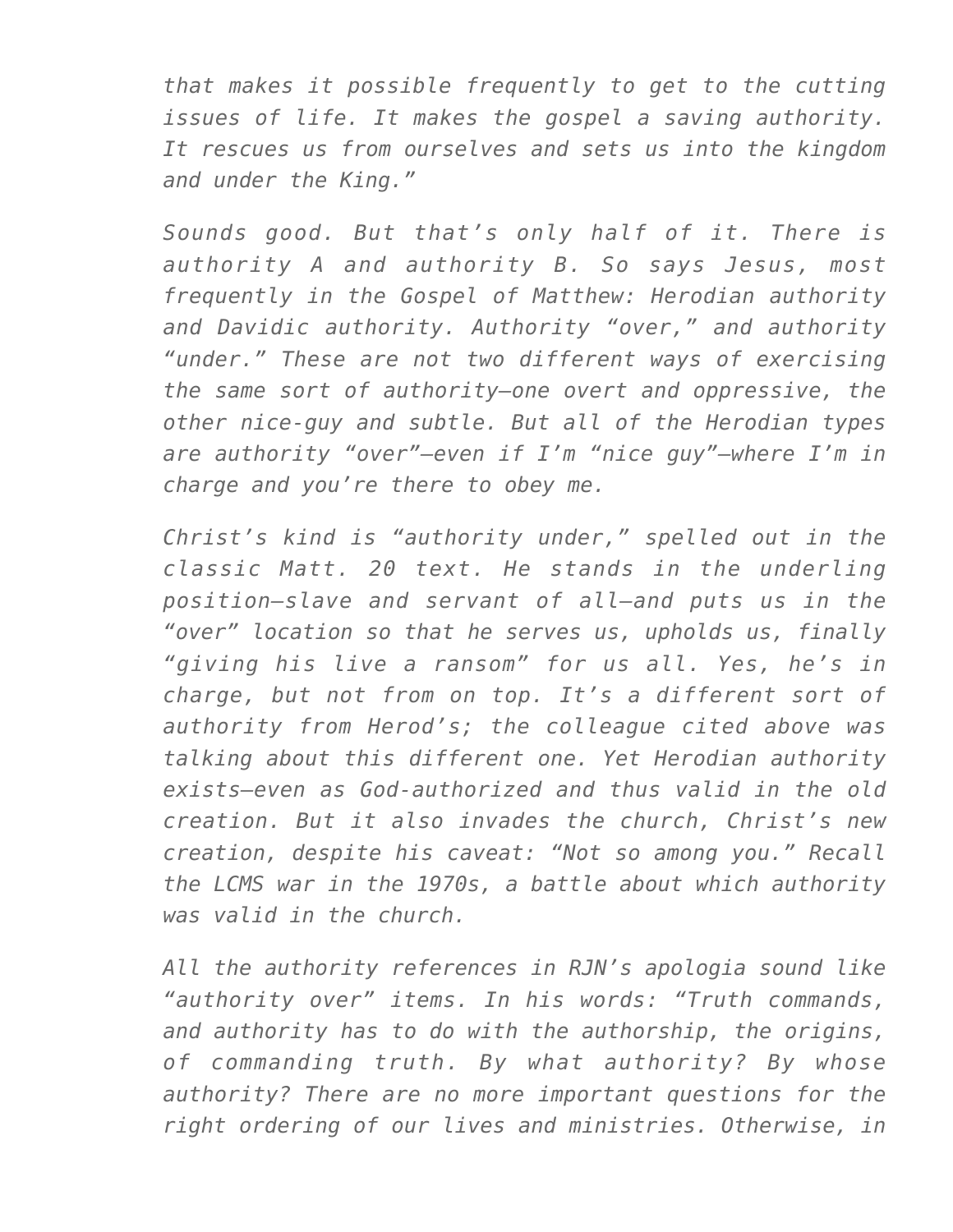*our preaching, teaching, and entire ministry we are just making it up as we go along, and, by acting in God's name, taking His name in vain."*

*For RJN the only alternative to "command authority" is "making up as we go along," and subsequently taking God's name in vain. He seems not to know the Gospel's "authority under" as another option. "Command" authority calls for command-obedience: "here's what to believe, how to live, how to worship; now go and do so." In Melanchthon's language at Augsburg the key verb of command authority is "require." By contrast the key verb of suffering servant authority is "offer," as in "to give his life a ransom, etc." The sort of "obedience" fitting for an offer is not "do what you were told to do," since an "offer" is no command at all. "Obedience" to a gift, to an offer, is to trust the giver and hang on to what's offered. Very different authority, very different obedience.*

*In my LCMS childhood I learned church authority to be what Matthew designates as the Herodian kind. So-and-so is in charge, and here's what you're supposed to do, believe, practice, think. RJN too grew up under that sort of authority in his LCMS years. In moving to Rome he did not escape the model. Instead he opted for a bigger and better authority, more and fuller–but still the Herodian kind.*

*Bigger and better Herodian authority does not lead to Davidic "authority under," the Gospel's upside-down authority, the authority invoked by those who cry: "Son of David, have mercy on me." What makes Jesus authoritative is not his clout, nor his credentials–all the way back to Moses, to Abraham, to Adam–but the*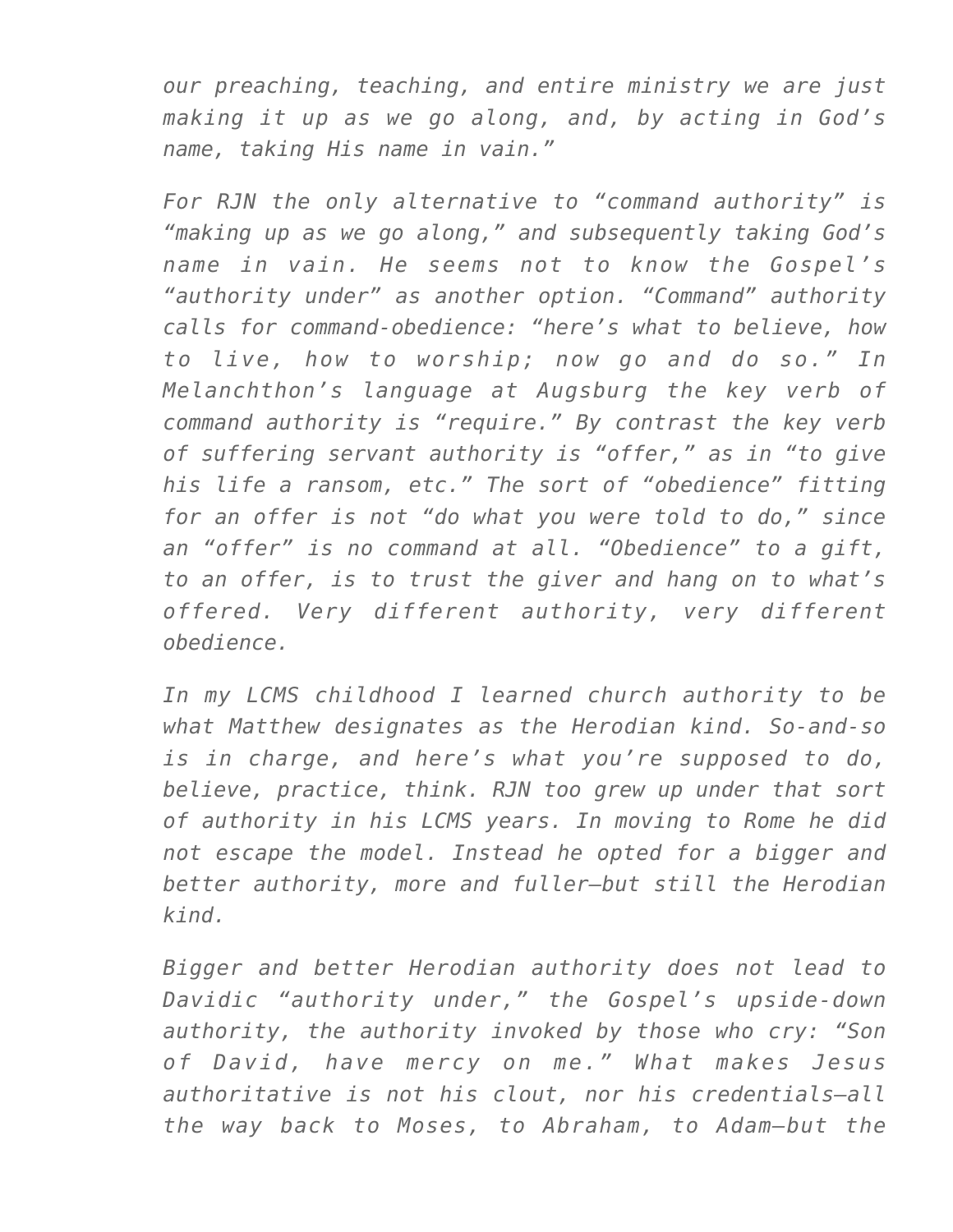*concrete Davidic-mercy he offers. If you still desire credentials for this, then they are his cross and resurrection–given to and for us.*

*Again RJN: "From my boyhood intuitions as an ecclesial Christian, it seemed self-evident that, if God intended to reveal any definite truths for the benefit of humankind, and if Jesus intended a continuing community of discipleship, then some reliable means would be provided for the preservation and transmission of such truths through the centuries. Catholics believe that God did provide such reliable means by giving the apostles and their successors, the bishops, authority to teach in His name and by promising to be with them forever."*

*Summa: no extrinsic "authority over," even if it were credentialed all the way back to Peter, can verify, can "authorize," the Gospel. No Pope, nor any St. Louis seminary faculty either. Either the Gospel, when offered, convinces you of its validity "for you" on its own authority, the "under" authority of the suffering servant, or nothing will. No command authority can make it more credible. Jesus jolts us with those words in Matthew about command authority: "It shall not be so among you." Command authority is contra gospel. So said the original Augsburg confessors. The church's authority is a consequence of the Gospel's "authority under." It is not vice versa. RJN seems not to have seen or heard this in his study of the Lutheran Confessions.*

*2. Which Brings us to RJN's memories of his seminary days.After a born-again experience in his high school years [was that in Texas?] and subsequent "anguished uncertainty" in following that path, he returned to his Lutheran home base and found what he longed for when he*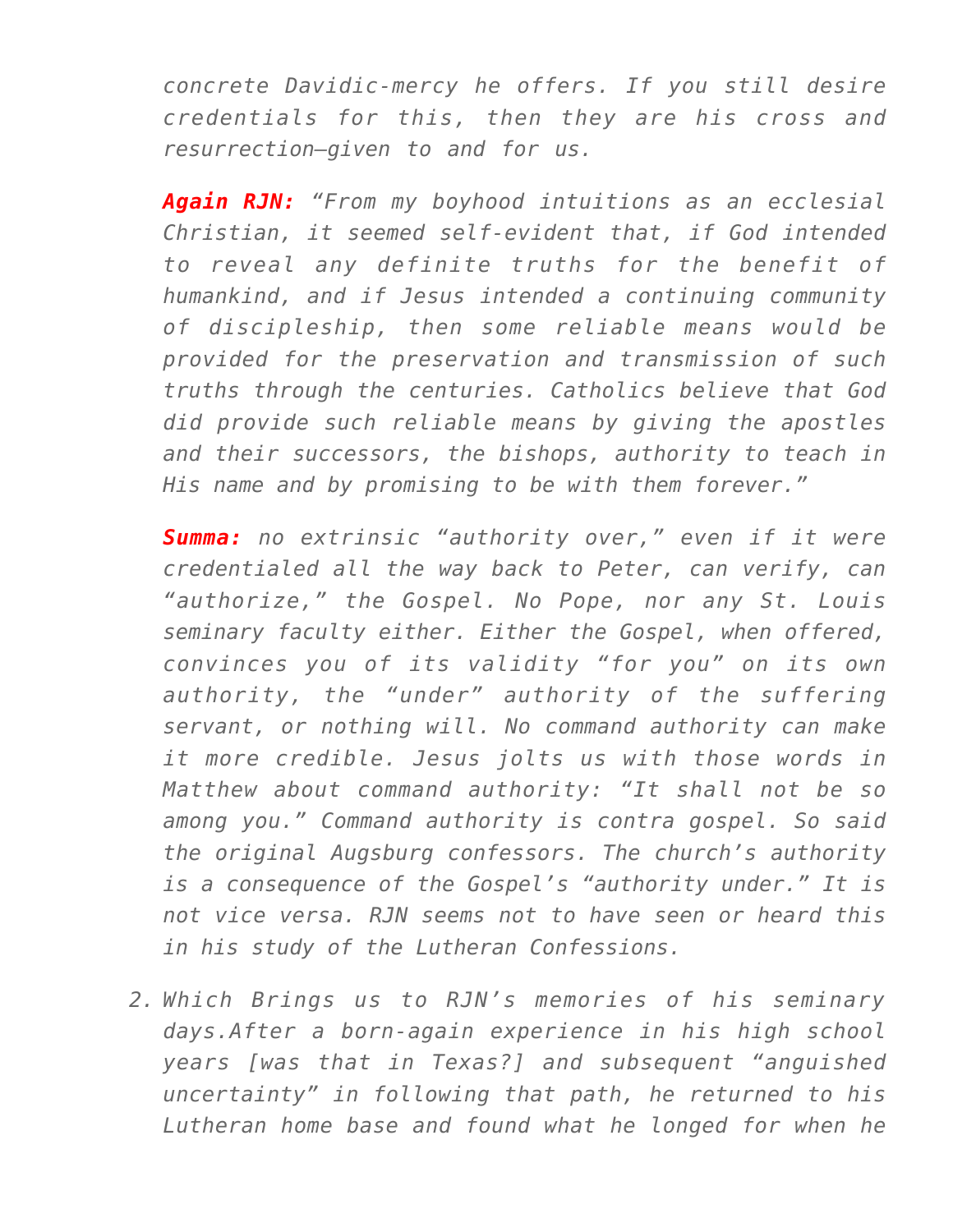*entered Concordia Seminary, St. Louis: "the synthesis of piety, clear reason and ecclesial authority in the person and teaching of Professor Arthur Carl Piepkorn."*

*He continues: "Piepkorn was a man of disciplined prayer and profound erudition, and was deeply engaged in the liturgical renewal and the beginnings of Lutheran-Roman Catholic dialogue. At St. Louis he taught the Lutheran confessional writings of the sixteenth century, which he insistently called 'the symbolical books of the Church of the Augsburg Confession.' . . . They represented a way of being catholic as the heirs of a Reformation that was intended to be a movement of reform within and for the one Church of Christ.*

*". . . The accent was on continuity, not discontinuity. Perhaps the sixteenth century break was necessary–although that was never emphasized–but certainly the Lutheran Reformation. . . had no delusions about being a new beginning, a so-called rediscovery of the gospel. . . . Lutheranism was not a new beginning but another chapter in the history of the one Church. The Church is not a theological school of thought, or a society formed by allegiance to theological formulas–not even formulas such as 'justification by faith'. . . . The goal was to fulfill the promise of the Lutheran Reformation by bringing its gifts into full communion with the Great Tradition that is most fully and rightly ordered through time in the Roman Catholic Church.*

*"In this understanding, the conclusion of the Augsburg Confession of 1530 was taken to be normative. There the signers declare: 'Only those things have been recounted which it seemed necessary to say in order that it may be understood that nothing has been received among us, in doctrine or in ceremonies, that is contrary to Scripture*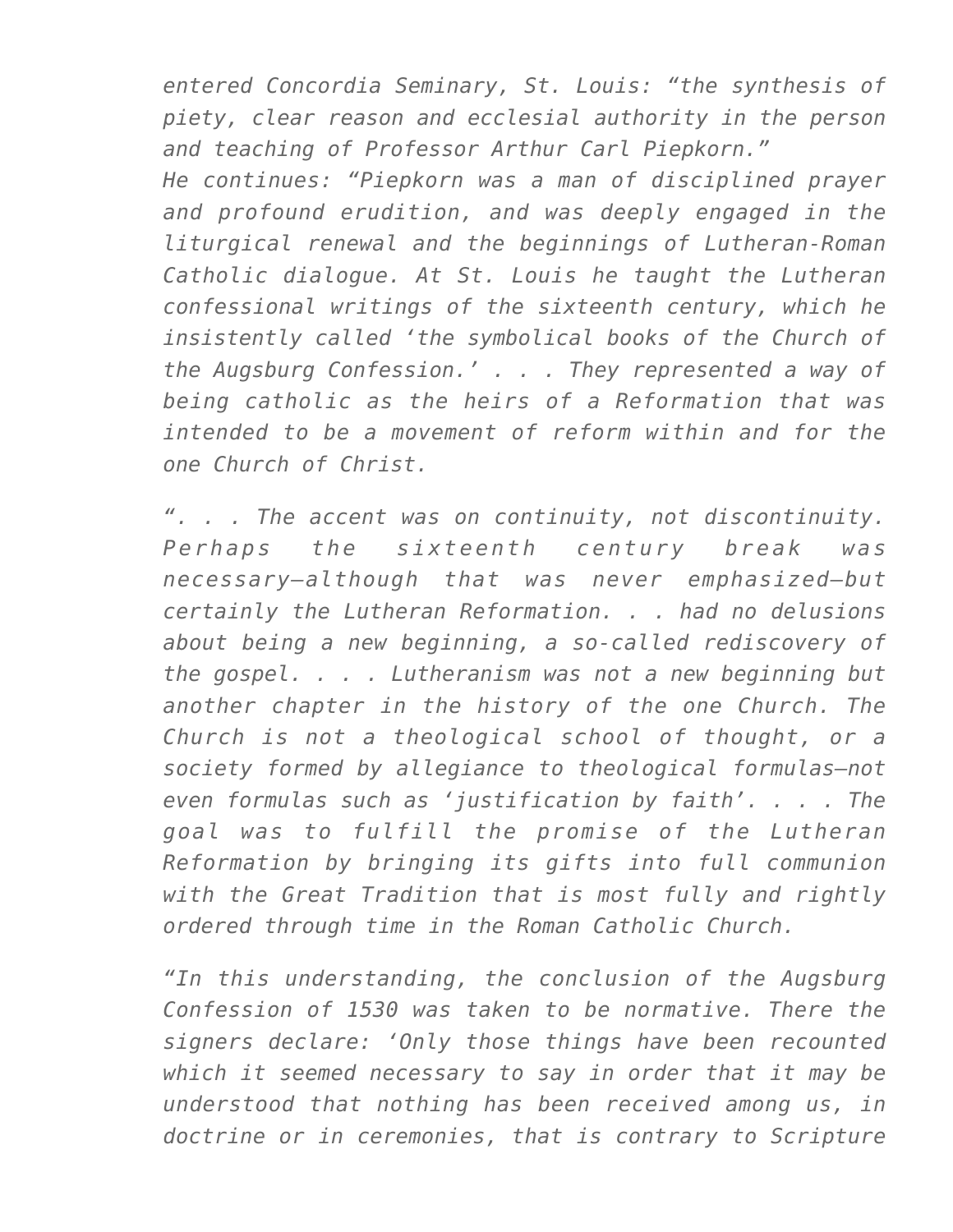*or to the church catholic.'*

*"For us Piepkornians, everything was to be held accountable to that claim . . . of the Augsburg Confession to have received nothing contrary to Scripture or to the Catholic Church."*

*So much for RJN's take on the Augsburg Confession. If he had any Augsburg Aha!, it was this: The AC and the RC are simpatico. Justification by faith, a "formula," was no Aha! for him. Possibly it was a truth to be believed, but nothing that called for his "allegiance." [Footnote. Some years long ago I mentored a Roman priest who had crossed the Tiber in the other direction. On his way to a Lutheran pastorate he joined me with a few others to study the Lutheran confessions. When we got to the "faith alone" of justification, he was near ecstasy–talk about an Augsburg Aha!–and he could not comprehend why the "old" Lutherans in the class signalled no such euphoria.] Was there any Aha! about "faith alone" for RJN in the AC? Seems not. On the contrary, he says it is a "delusion" to see the AC as affirming a "rediscovery of the gospel."*

*I too had Piepkorn at the sem for the Lutheran Confessions. I graduated from the St. Louis seminary the year before RJN entered. Regardless of Piepkorn's personal opinion about the claim, he made it perfectly clear to our class that the Augsburg Confessors were indeed affirming an Aha! about the Gospel that they had not known when they were good Roman Catholics. But Piepkorn had his own angle on the Luth. Confessions. When 20 years later I became his colleague in the Department of Systematic Theology at St. Louis, I soon learned that there were three ways that the Lutheran confessions were taught at Concordia Seminary in the early 1970s. Some*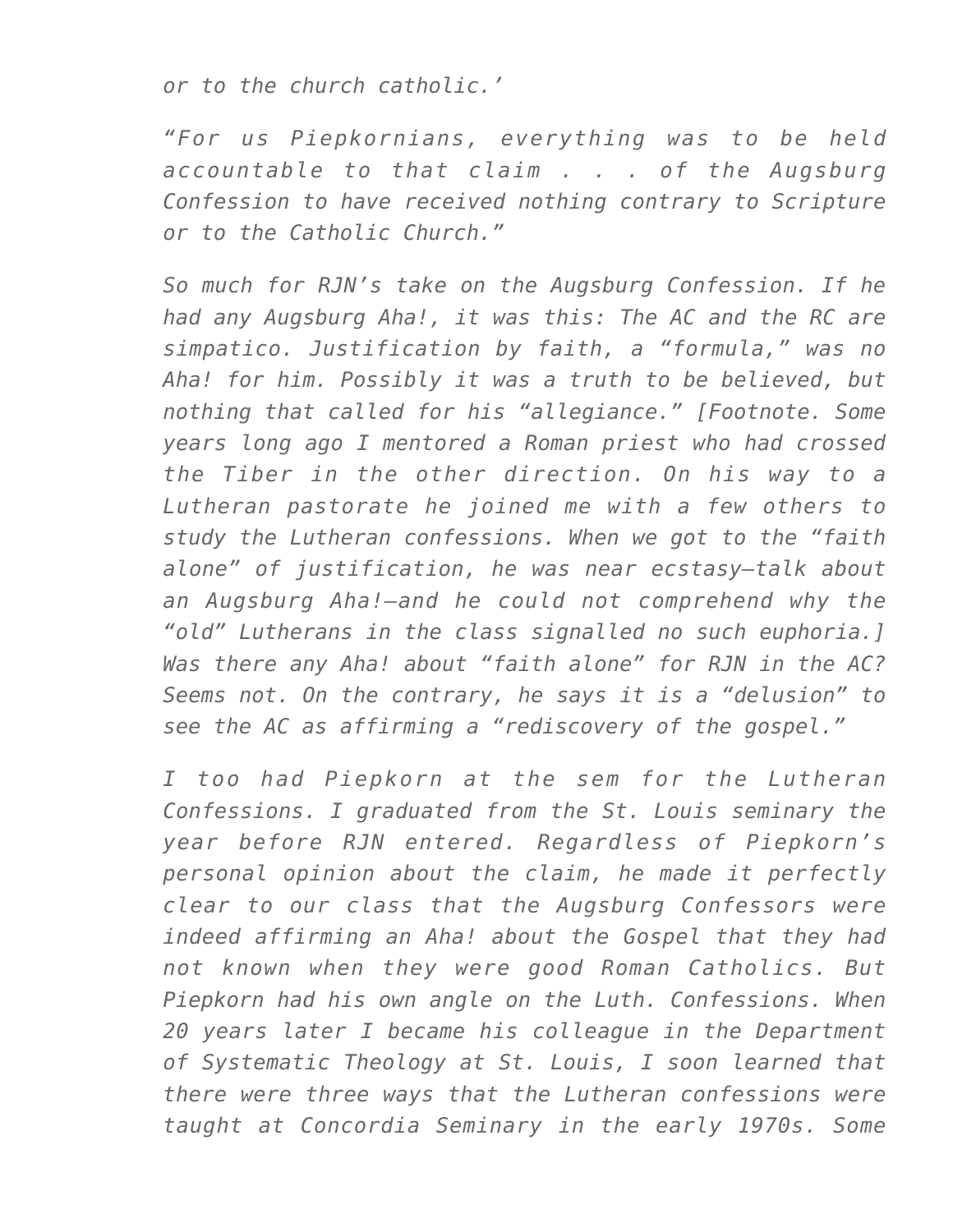*taught the Luth. Conf. using 17th century Lutheran Orthodoxy as their set of lenses. Some used Luther's lawgospel "breakthrough" as their hermeneutic for the confessions. Piepkorn did neither. He read the confessions canonically. They were the canon for what was Lutheran and what was not. More than once in staff meetings he would tweak us law/gospel colleagues by saying that our hermeneutic was "one" option, but not the only one, for confessional Lutherans.*

*RJN: "But the Lutheran chapter in the history of the Church did occasion schism…. In my judgment, the division was tragic but not necessary. There was and is no truth that requires division from the pillar and bulwark of truth."*

*Here's RJN's other key word, truth. Notice the notion of truth here. There are many individual truths that make up "the whole of truth" for Christian faith. No "one" of the many–even justification by faith alone–ever "requires division from the pillar and bulwark of truth," viz., the authoritative church of Rome. Truth is a collection of truths. The better the guarantor, the better access we have to "the whole of truth." If the church should ever propose a truth that is actually false, as the Augsburgers said about scholastic teaching on salvation, RJN counsels: just wait. You may not be able to trust the "false" truth, but you can trust the "pillar and bulwark of truth" to eventually get it right. Not so, said the Augsburgers: You can't tell a dying man to wait until the church decides if semi-pelagianism or faith-in-Christ alone is what he may hang his heart on.*

*When the Reformers talk about "the truth of the Gospel," this isn't one truth among many. It's not a "true*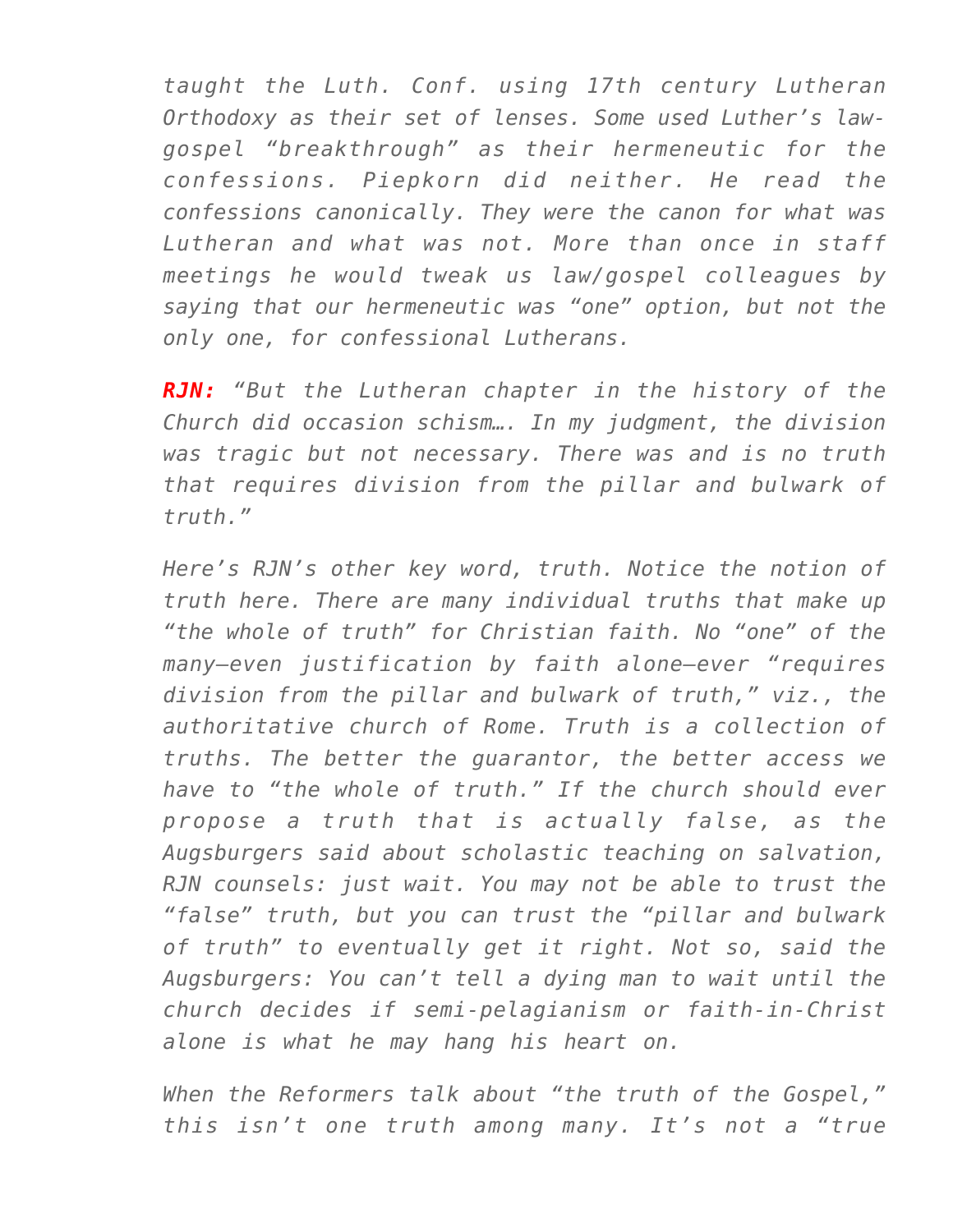*statement" at all. It's the divine offer, a promise to be trusted: God being faithful to his promise in the crucified and risen Christ, and saying "It's for you." "The whole of truth" IS the Gospel. The Augsburg Confessors found this made perfectly clear already in the prologue of the Gospel of St. John (RJN's patron saint, he says!). "The law [what to believe, how to behave, how to worship] was given through Moses; grace and truth came by Jesus Christ." John himself spells out the life-anddeath difference between Moses and Christ throughout his Gospel. And at the end when Pilate asks Jesus: What is truth? he's asking a Moses-question. He doesn't have a clue about the "truth of the Gospel," the Good News standing right in front of him.*

*Standing behind these understandings of truth and authority in RJN's apologia is his value judgment that the unity of the church, namely, the unity of the Roman church, takes precedence over the truth of the Gospel. The Augsburgers also wrestled with this and finally confessed the opposite: The unity of the church is subordinate to the truth of the Gospel. The Gospel is the guarantor for the church's unity, not vice versa. Just plain false is RJN's portraying the Reformers as the ones who split from the church. Who excommunicated whom? Just who are the sectarians? Jaroslav Pelikan–whom RJN likes to quote–taught us "back at the sem" in the fifties–that with the 19th century decree on papal infallibility (which RJN also likes) "the Roman church became a sect. For there was no longer any structural possibility within the church for calling the Bishop of Rome to account, for putting the pontiff under the Gospel's own discipline."*

*3. As for the days since the seminary 40 years ago–"And so it was that for thirty years as a Lutheran pastor [LCMS,*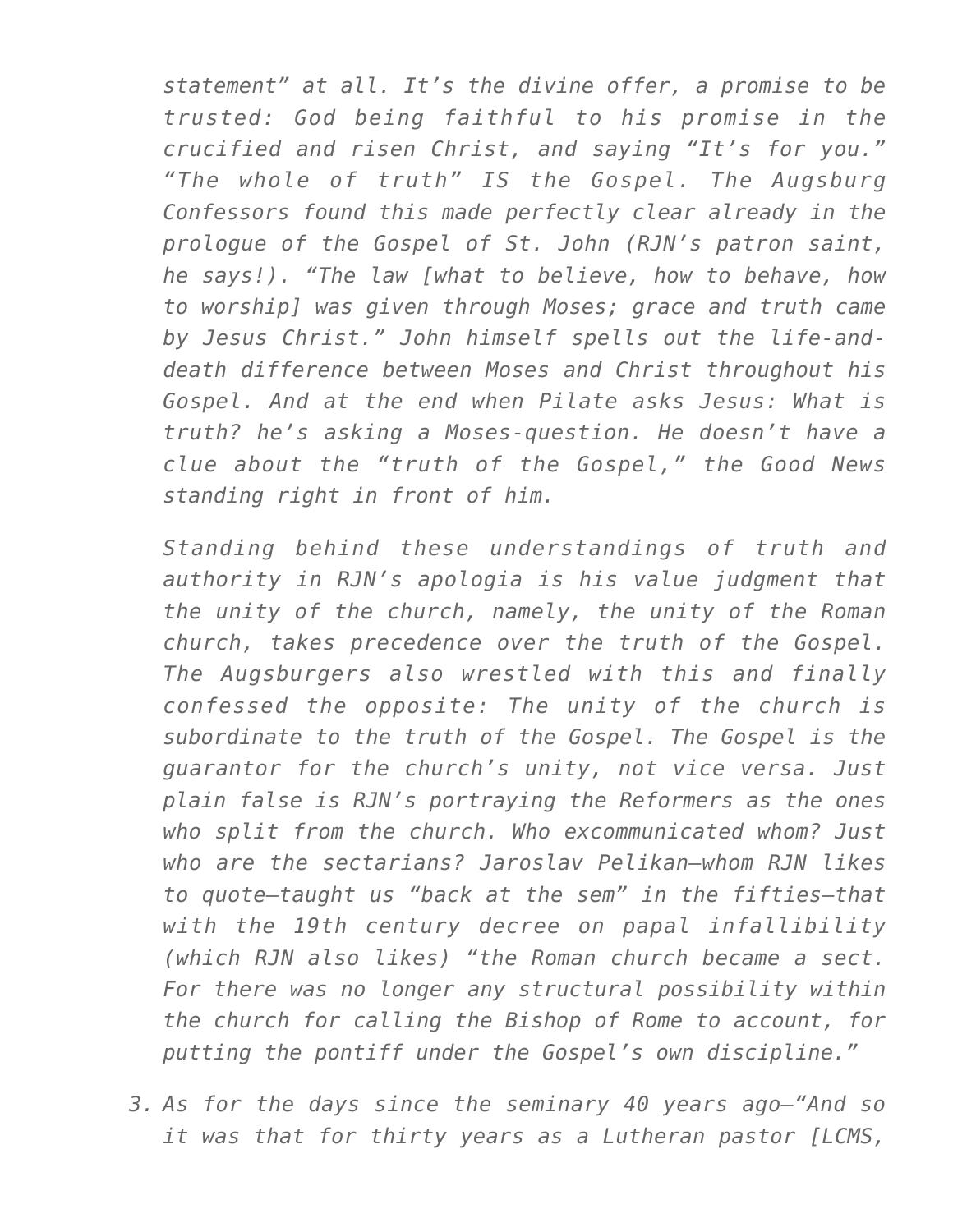*AELC (I think) and finally ELCA], thinker, and writer…, I worked for what I incessantly called 'the healing of the breach of the sixteenth century between Rome and the Reformation.' For a long time there seemed to be believable, albeit painfully slow, movement toward that goal." Now and then there were hopeful signs, but "these hopeful signs . . . were not to last." So in 1990 he swam the Tiber.*

*But he himself says it was a short swim. In his move from "St. John's Lutheran Church in Pembroke, Ontario . . . to be received into full communion by John Cardinal O'Connor in his residence chapel of St. John the Evangelist, . . . the continuities are ever so much more striking than the discontinuities." No bridge-burning event, just greater fullness. "My communion with Christ's Church is now the fuller." "I became a Catholic in order to be more fully what I was and who I was as a Lutheran." In a flashback to childhood he says; "I am sure that I as a boy thought — not very seriously, certainly not obsessively — but I thought about being a Catholic. It seemed that, of all the good things we had, they had more. Catholicism was more." In O'Connor's chapel his "boyhood intuitions" were finally "full"filled. He received the "more" he'd been longing for.*

*"How I Became the Catholic I Was" = how I moved from LCMS catholicism to the "more" of Roman catholicism. Common at both ends of RJN's journey is a notion of truth, authority and obedience, none of them, so far as I can detect, grounded in THE Gospel. For RJN the Augsburg Aha! was not on his itinerary–neither at the beginning, nor in the middle, nor at the end.*

*Seems to me that the same generic catholicism–concerning truth,*